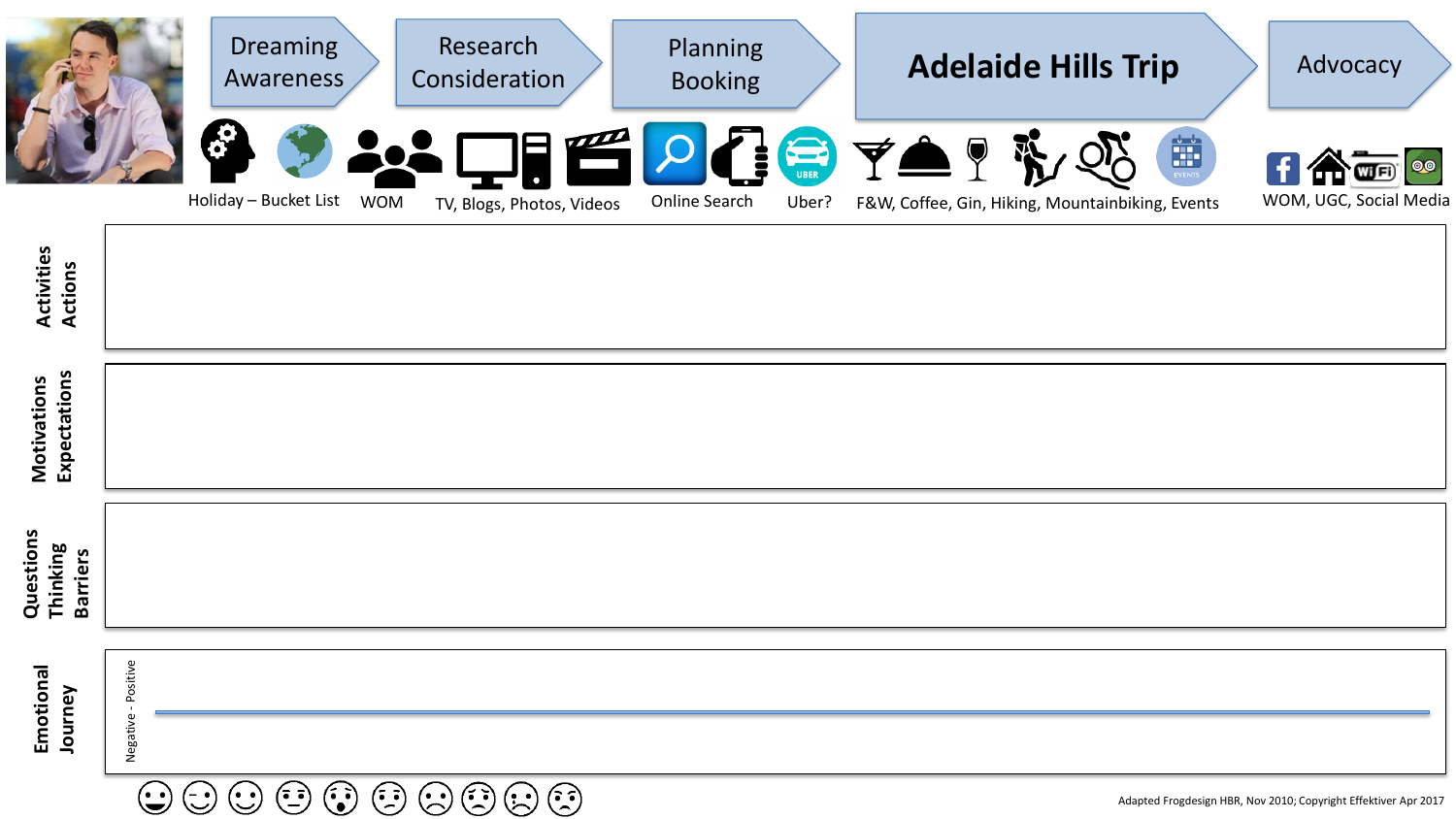



## **TOUCHPOINTS**

**One Way** Communication (e.g. digital ads, blogs, website, Google search, You Tube videos, guidebooks, visitor guides, brochures, testimonials, welcome notes/gifts) **Two Way** Communication (e.g. social media – Facebook, Instagram, Snapchat, online chat, apps, email, phone) **Distribution Partners** and **Booking Channels** (e.g. website direct, referral sites, OTA's, Visitor Information Centre, retail travel agents, wholesalers) **Delivery of experience** (attractions, wineries, gin distilleries, trendy bars/restaurants/cafes, AirBnB, hostels, glamping, hiking and MB trails, FREE WIFI etc.)

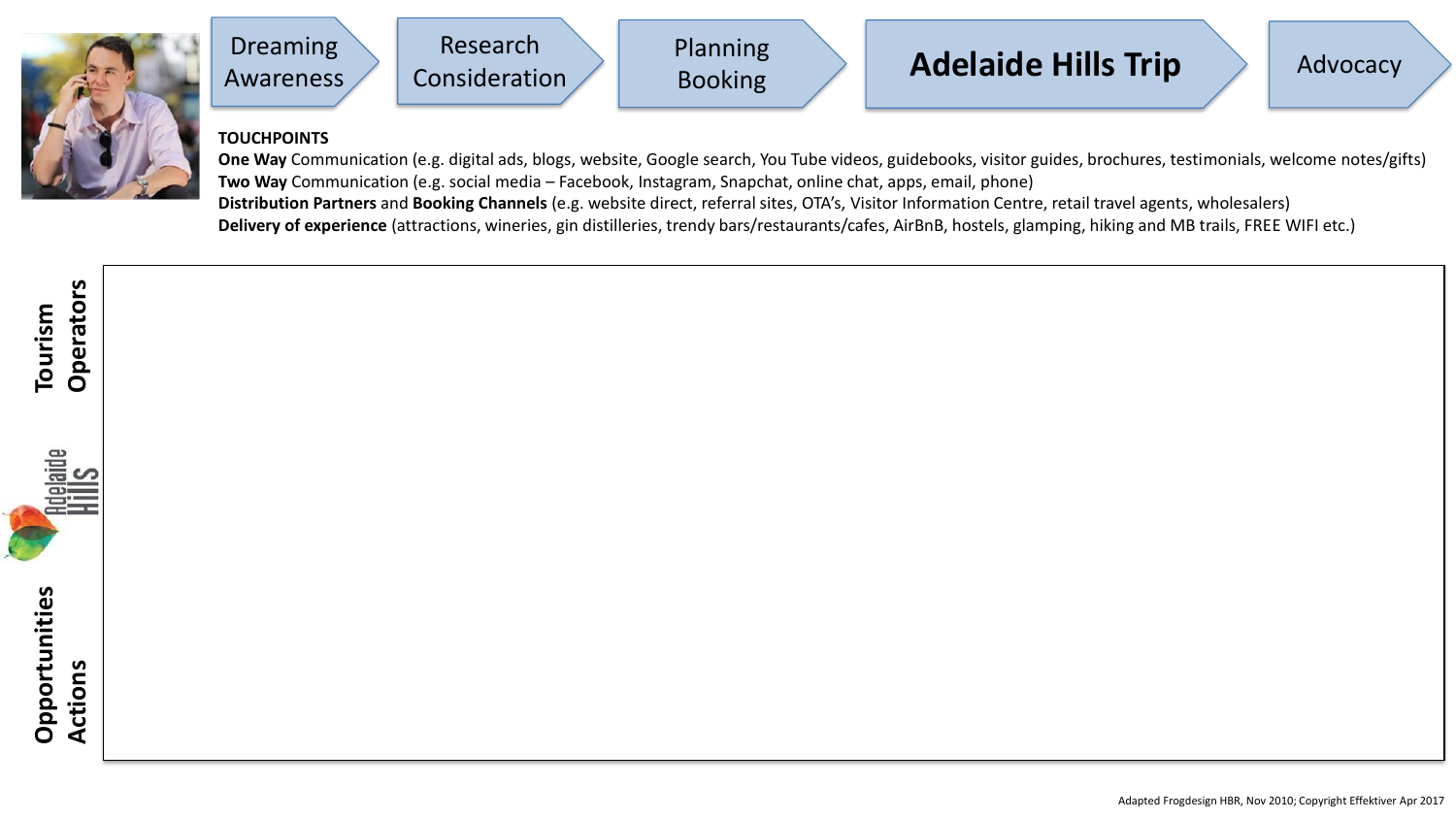|                                          |                        | <b>Dreaming</b><br>Awareness |            |            | Research<br>Consideration<br>18    | Planning<br><b>Booking</b><br><b>IDELAIDE HIL</b> |             | <b>Adelaide Hills Trip</b>                                                                | Advocacy             |  |
|------------------------------------------|------------------------|------------------------------|------------|------------|------------------------------------|---------------------------------------------------|-------------|-------------------------------------------------------------------------------------------|----------------------|--|
|                                          |                        |                              | <b>WOM</b> | ြ<br>Mag's | $\mathsf{IG}$<br>TV, Blogs, Videos | $\bullet$<br>Search                               | $\bigoplus$ | " A & Let it it riendly<br>Self Drive, Coffee, F&W, S/S, Wildlife, Fruit Picking, Walking | WOM via Social Media |  |
| <b>Activities<br/>Actions</b>            |                        |                              |            |            |                                    |                                                   |             |                                                                                           |                      |  |
| Expectations<br>Motivations              |                        |                              |            |            |                                    |                                                   |             |                                                                                           |                      |  |
| Questions<br>Thinking<br><b>Barriers</b> |                        |                              |            |            |                                    |                                                   |             |                                                                                           |                      |  |
| Emotional<br>Journey                     | - Positive<br>Negative |                              |            |            |                                    |                                                   |             |                                                                                           |                      |  |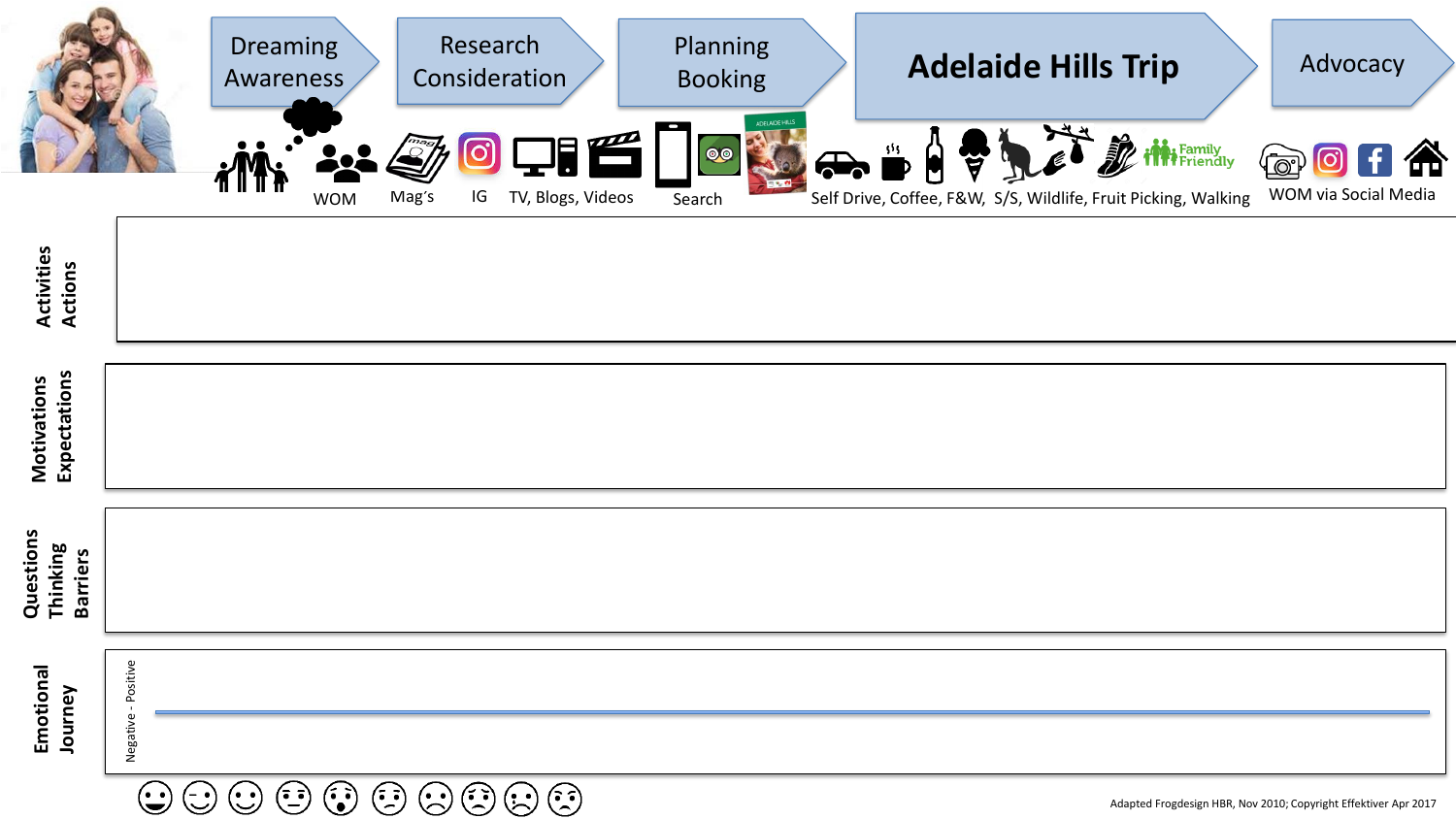





## **TOUCHPOINTS**

**One Way** Communication (e.g. digital ads, blogs, website, Google search, You Tube videos, guidebooks, visitor guides, brochures, testimonials, welcome notes/gifts) **Two Way** Communication (e.g. email, phone, social media – Facebook, Instagram, online chat, apps) **Distribution Partners** and **Booking Channels** (e.g. website direct, referral sites, OTA's, Visitor Information Centre, retail travel agents, wholesalers) **Delivery of experience** (wildlife parks, family friendly wineries and pubs, caravan park, farm stay, farmers market, fruit picking, sightseeing, activities, FREE WIFI etc.)

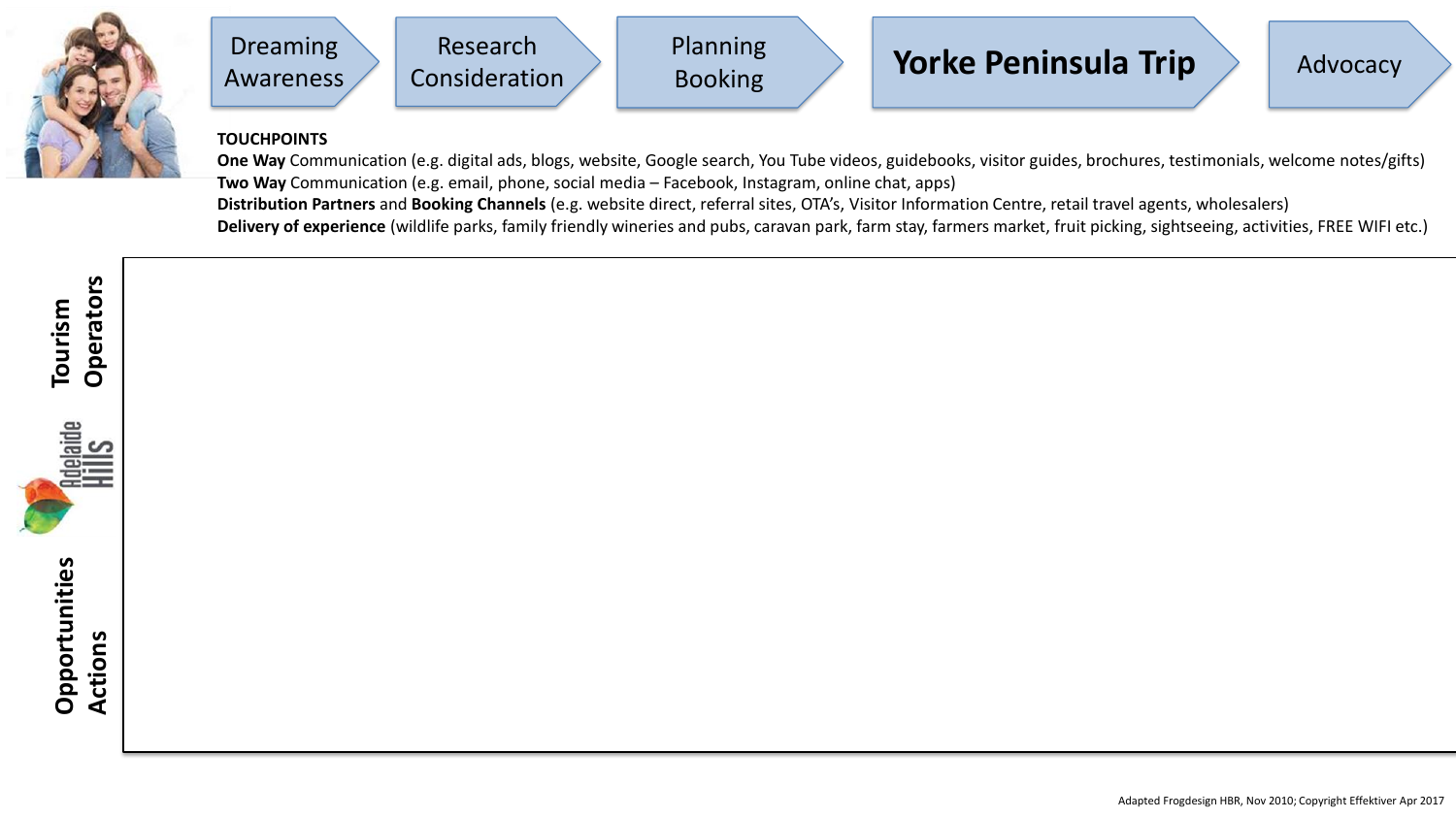